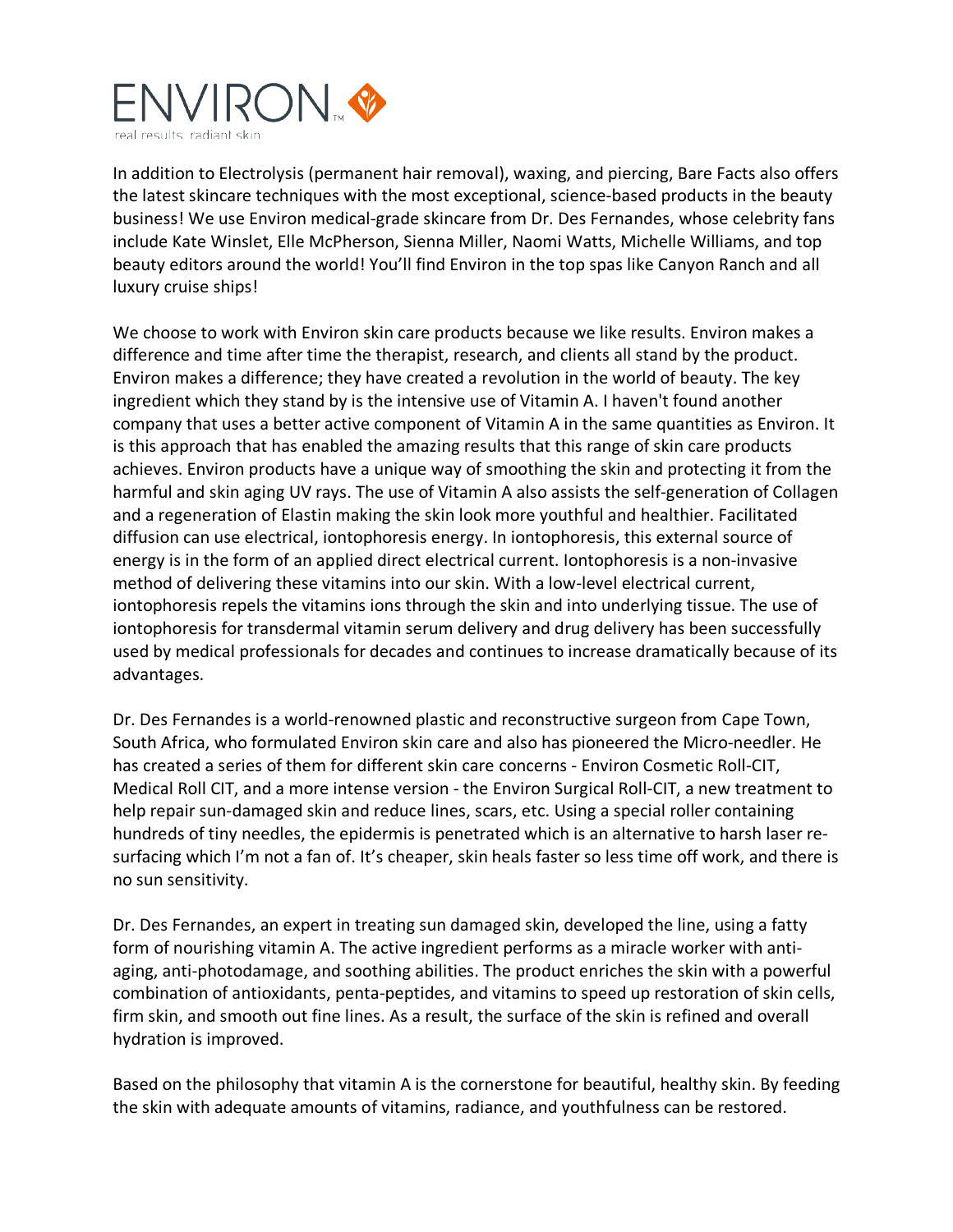Environ creates scientifically researched products that will dramatically transform your skin. Environ's vitamin ranges have been awarded the Swiss Vitamin Institute logo, which verifies that the products tested (never on animals) contain the highest vitamin strength declared. Environ brings your skin back to beautiful. Vita Peptide C-Quence line, a step-up system, a luxurious gel that Dolce & Gabbana have both said "gives you flawless skin."

# **Facial Product Information**

## *Alginate mask*

The Environ alginate mask is for all skin types. It's ingredients are algin, calcium, silica, and earth minerals. It aids to deepen the penetration of minerals vitamins and serums and reduce redness, smooths rough skin, lifts, tightens plumps and aids in healing. Algin (alginic acid) takes the molecules of these luxurious vitamins and serums, ionizes them (meaning penetrate) into the skin. Alginates are refined from brown seaweeds. A wide variety of brown seaweeds of the phylum Phaeophyceae are harvested throughout the world to be converted into the raw material commonly known as sodium alginate. Alginic acid, also called algin or alginate, is an anionic polysaccharide distributed widely in the cell walls brown algae where through binding with water it forms a viscous gum. We utilize alginate for its means of gelling. Alginate is both food and skin safe. This unique substance is used in the production of cosmetics and foods. Brown algae in their composition are unmatched among any animal or plant among the world precisely because they contain alginate acid and its salts (ammonium, sodium, calcium and potassium).Algin in the use of face masks - one of the most common and effective means of skin care products. They contribute to the nutrition, hydration, rejuvenation, toning and cleansing.

## *Focus Frown Serum - No Botox Treatment Serum*

Muscle Relaxing Serum- Botox without the Toxins - Anti Aging Finally an alternative to toxic "botox" injections, our SYN-ake Serum is the contains the highest concentration of potent penta-peptides, clinically proven to help reverse the skin's natural aging process! Will treat deep-set wrinkles around eyes, lips and forehead, with a unique combination of muscle-relaxing peptides, vitamins and anti-oxidants – and help prevent new lines.

### *Avance Serum DPF12*

Formulated with 3 powerful anti-aging peptides. Avance-(Matrixly 3000, Trylagen Matrixyl Synthe6, Squalane) and Vitamin E, to combat UV damage and age spots, and promote extraordinary cell growth.

## *Current*

A low level of electrical galvanic current also referred to as a modality phoresis. The process of forcing a water-based solution into the skin by applying galvanic current to the solution.